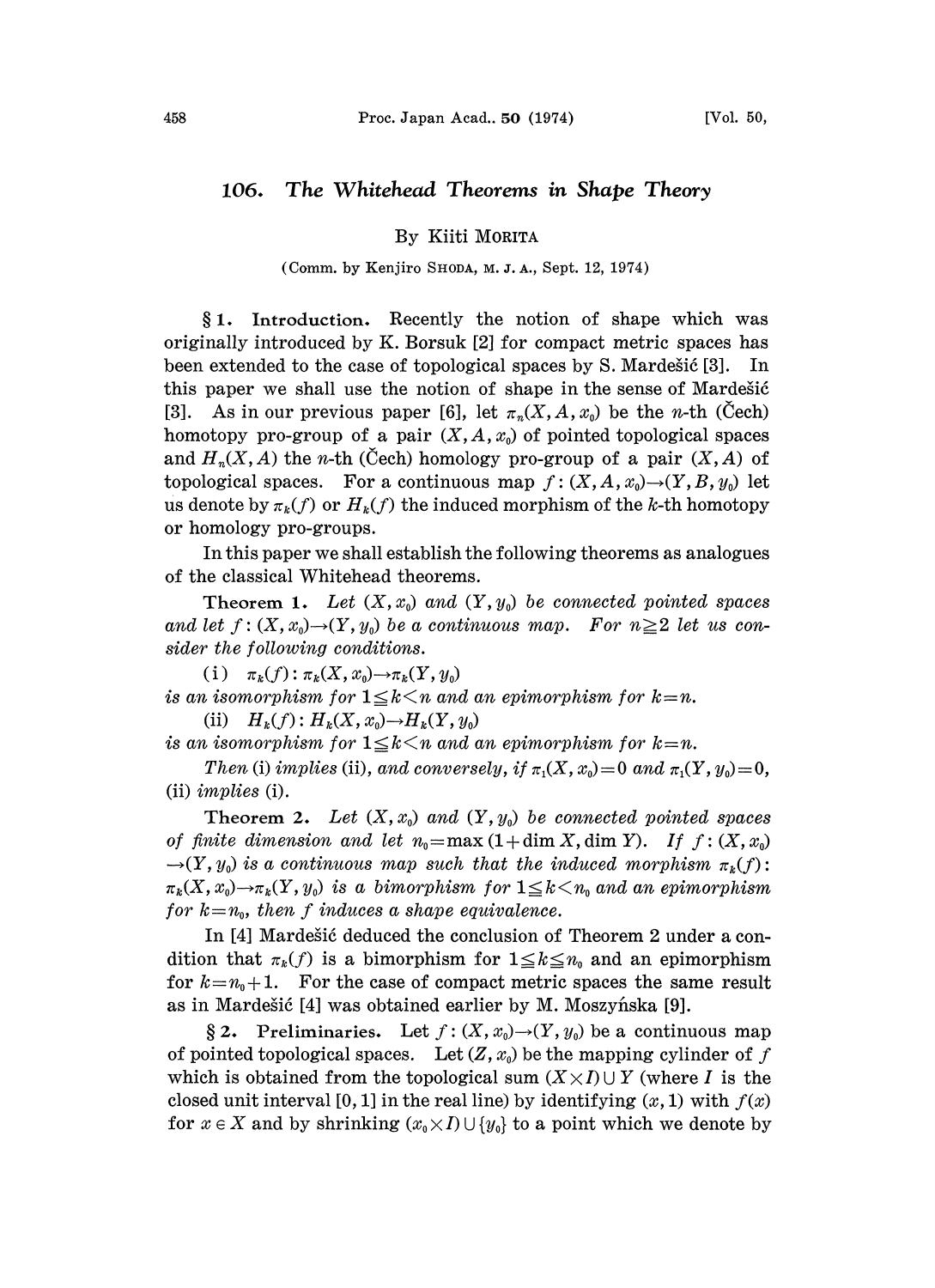the letter  $x_0$ . The image of  $(x, t)$  and y under this identification will be denoted by  $[x, t]$  and  $[y]$  respectively. Then there are embeddings  $i: (X, x_0) \rightarrow (Z, x_0)$  and  $j: (Y, y_0) \rightarrow (Z, x_0)$  with  $i(x) = [x, 0]$  and  $j(y) = [y]$ .  $(X, x_0)$  and  $(Y, y_0)$  are regarded as subspaces of Z by these embeddings. Moreover, there is a retraction  $r: (Z, x_0) \rightarrow (Y, y_0)$  defined by  $r[x, t]$  $=[f(x)]$  for  $x \in X$ ,  $t \in I$  and  $r[y]=[y]$  for  $y \in Y$ . Then i is a cofibration and  $f\text{=}ri$ ,  $1_z\text{=}ir$  rel Y,  $1_y=ri$ . Thus, r is a homotopy equivalence. Hence  $f$  induces a shape equivalence iff i induces a shape equivalence. Also  $\pi_k(f)$ :  $\pi_k(X, x_0) \rightarrow \pi_k(Y, y_0)$  is an epimorphism (resp. monomorphism, isomorphism) iff  $\pi_k(i): \pi_k(X, x_0) \to \pi_k(Z, x_0)$  is so, and the same holds for morphisms of homology pro-groups (cf. [5, Theorem 2.4]).

Here we note that X is P-embedded in Z. A subspace A of a topological space  $R$  is said to be P-embedded in  $R$  if every locally finite open normal cover of  $A$  has a refinement which can be extended to a locally finite normal open cover of R. Since i is a cofibration,  $(Z, X)$ has the homotopy extension property with respect to any topological space and hence by [8, Theorem 3.7]  $X$  is P-embedded in  $Z$ . Of course, a direct proof can be obtained easily.

In case A is P-embedded in a topological space  $R$ , the homotopy pro-group sequence of  $(R, A, x_0)$ , where  $x_0 \in A$ , and the homology progroup sequence of  $(R, A)$  are exact.

§3. Proof of Theorem 1. In a previous paper [6] we have proved the following theorem.

Theorem 3. Let  $(X, A, x_0)$  be a pair of pointed connected topological spaces. Suppose that  $\pi_k(X,A, x_0)=0$  for  $1\leq k\leq n$ . Then  $H_k(X,A)$  $=0$  for  $1 \leq k \leq n$ . Furthermore, if, in addition,  $\pi_1(A, x_0) = 0$  and A is P-embedded in X, then the Hurewicz morphism  $\Phi_{n+1}(X,A,x_0): \pi_{n+1}(X,A)$  $A, x_0 \rightarrow H_{n+1}(X, A)$  is an isomorphism.

Now, assume (i) in Theorem 1. Let  $Z$  be the mapping cylinder of f described in §2. Then, as is proved by Moszyńska [9, § 2, 1.3] (cf. also Mardešić [4, 5.3]),  $\pi_k(Z, X, x_0) = 0$  for  $1 \leq k \leq n$ . Since Z and X are connected, Theorem 3 above shows that  $H_k(Z,X)=0$  for  $1\leq k\leq n$ . Since the homology pro-group sequence of  $(Z, X)$  is exact in the procategory of abelian groups and this pro-category is an abelian category (cf.[1]), we conclude that  $H_k(i): H_k(X) \to H_k(Z)$  is an isomorphism for  $1 \leq k \leq n$  and an epimorphism for  $k=n$  (cf. [10, p. 124]).

Conversely, assume (ii) and suppose that  $\pi_1(X, x_0)=0$  and  $\pi_1(Y, y_0)$  $=0$ . Then  $\pi_1(Z, X, x_0)=0$ . Hence by Theorem 3  $\pi_2(Z, X, x_0)$  is isomorphic to  $H_2(Z, X)$ . On the other hand, it follows from (ii) and the exactness of the homology pro-group sequence of  $(Z, X)$  that  $H_k(Z, X)$  $=0$  for  $1 \leq k \leq n$ . Hence  $\pi_2(Z, X, x_0) = 0$ . By repeated application of Theorem 3 we have  $\pi_k(Z,X,x_0)=0$  for  $3 \le k \le n$ .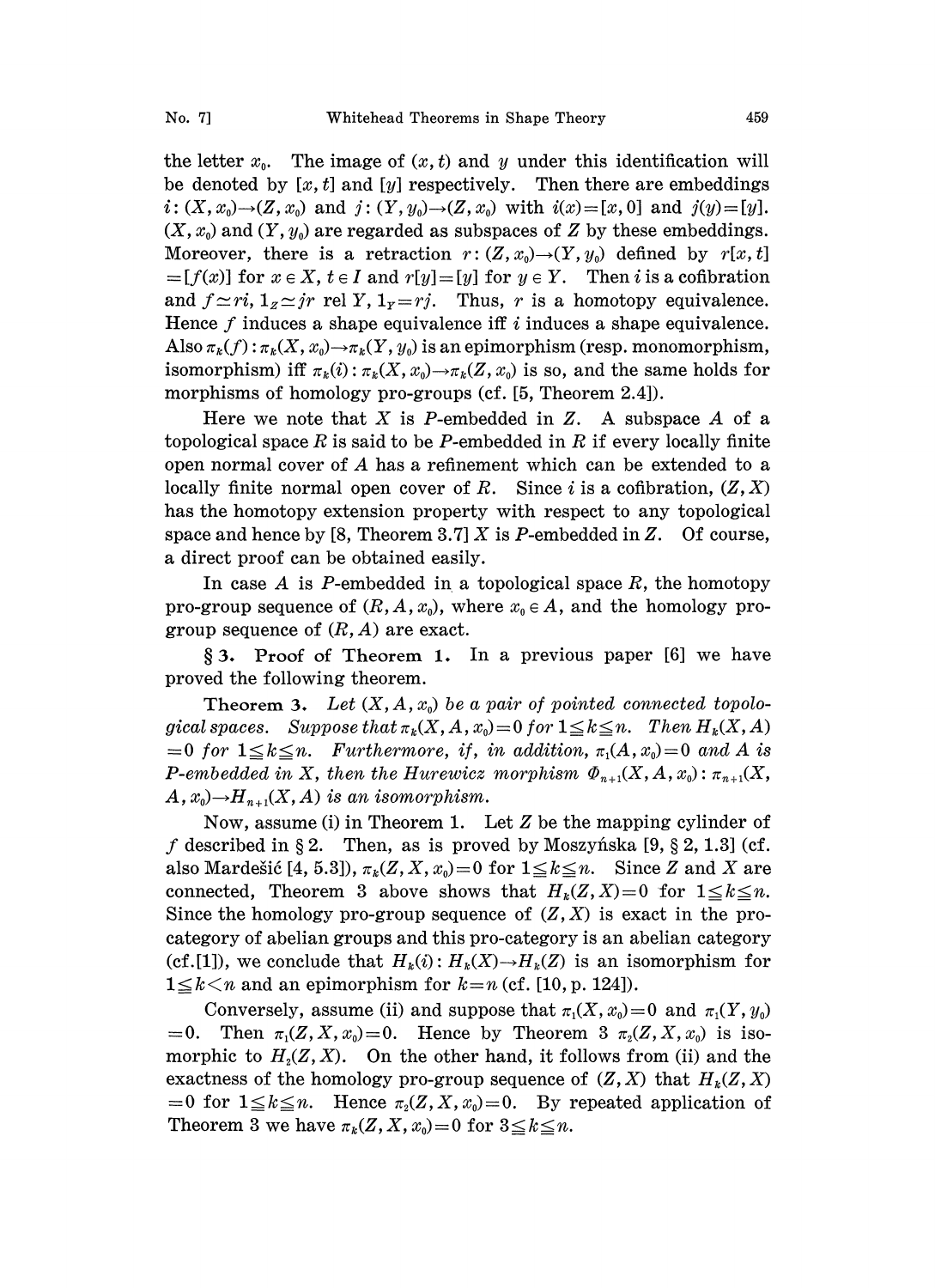#### 460 **K. MORITA** [Vol. 50,

As is easily seen, if G and H are pro-abelian groups ( $=$  objects in the pro-category of abelian groups) and  $f: G \rightarrow H$  is a morphism in the pro-category of abelian groups, then the kernel of  $f$  in the pro-category of groups coincides with the kernel of  $f$  in the pro-category of abelian groups. Hence, a sequence of morphisms in the pro-category of abelian groups is exact if it is exact in the pro-category of groups. Hence for  $2 \leq k \leq n$ , the sequence  $0 \to \pi_k(X, x_0) \to \pi_k(Z, x_0) \to 0$  is exact in the pro-category of abelian groups. Therefore  $\pi_k(i) : \pi_k(X, x_0) \to \pi_k(Z, x_0)$ is an isomorphism in the pro-category of abelian groups and hence in the pro-category of groups.

On the other hand, since  $\pi_n(X, x_0) \to \pi_n(Z, x_0) \to 0$  is exact,  $\pi_n(i)$ :  $\pi_n(X, x_0) \to \pi_n(Z, x_0)$  is an epimorphism in the pro-category of groups. Thus, the proof of Theorem 1 is completed.

 $§ 4.$  Proof of Theorem 2. Let Z be the mapping cylinder of a continuous map  $f: (X, x_0) \rightarrow (Y, y_0)$  which is described in § 2. Suppose that  $n_0 = \max(1 + \dim X, \dim Y) < \infty$ . Here the covering dimension of a space  $R$ , dim  $R$  in notation, is defined to be the least integer  $n$  such that every locally finite normal open cover of  $R$  is refined by a locally finite normal open cover of R of order  $\leq n+1$ . As is shown by Mardešić [4], we have dim  $Z \leq n_0$ . Since  $\pi_k(i): \pi_k(X, x_0) \to \pi_k(Z, x_0)$  is a bimorphism for  $1 \leq k \leq n_0$  and an epimorphism for  $k=n_0$ , we have  $\pi_k(Z, X, x_0)=0$  for  $1 \leq k \leq n_0$ . Therefore, Theorem 2 follows from Theorem 4 below.

Theorem 4. Let  $(X, A, x_0)$  be a pair of pointed connected topological spaces such that A is P-embedded in X. If  $\dim X/A \leq n$  and  $\pi_k(X,A,x_0)=0$  for  $1\leq k\leq n$ , then the inclusion map  $i:(A, x_0)\rightarrow(X, x_0)$ induces a shape equivalence.

Proof of Theorem 4. Since dim  $X/A \leq n$ , by Morita [7, Theorem 3] there is an inverse system  $\{(X_{\lambda}, A_{\lambda}, x_{\omega}), [p_{\lambda}, A_{\lambda}] \}$  in the homotopy category of pairs of pointed simplicial complexes with the weak topology such that it is isomorphic to the Čech system of  $(X, A, x_0)$  as defined in [6] and dim  $X_{\lambda}/A_{\lambda} \leq n$  for each  $\lambda \in \Lambda$ .

Since  $\pi_k(X,A, x_0)=0$  for  $1 \leq k \leq n$ , for each  $\lambda \in A$  there is  $\mu \in A$ which admits a sequence  $\{\lambda_0, \lambda_1, \dots, \lambda_n\}$  in  $\Lambda$  such that  $\lambda < \lambda_0 < \lambda_0$ and

 $\pi_k(p_{\lambda_j\lambda_{j+1}}): \pi_k(X_{\lambda_{j+1}}, A_{\lambda_{j+1}}, x_{0\lambda_{j+1}}) \rightarrow \pi_k(X_{\lambda_j}, A_{\lambda_j}, x_{0\lambda_j})$ 

is a zero homomorphism for  $1 \leq k \leq n$  and  $0 \leq j \leq n-1$ . In such a case we write  $\lambda \leq \mu$ . In case  $\lambda \leq \mu$ , since dim  $X_{\mu}/A_{\mu} \leq n$ , [6, Lemma 3] there is a continuous map  $\psi_{\lambda\mu} : (X_{\mu}, x_{0\mu}) \rightarrow (A_{\lambda}, x_{0\lambda})$  such that

is a continuous map 
$$
\psi_{\lambda\mu}: (X_{\mu}, x_{0\mu}) \to (A_{\lambda}, x_{0\lambda})
$$
 such that  
\n
$$
i_{\lambda}\psi_{\lambda\mu} \simeq p_{\lambda\mu} | (X_{\mu}, x_{0\mu}) : (X_{\mu}, x_{0\mu}) \to (X_{\lambda}, x_{0\lambda}),
$$
\n
$$
\psi_{\lambda\mu} i_{\mu} \simeq p_{\lambda\mu} | (A_{\mu}, x_{0\mu}) : (A_{\mu}, x_{0\mu}) \to (A_{\lambda}, x_{0\lambda}),
$$
\nwhere  $i_{\lambda}: (A_{\lambda}, x_{0\lambda}) \to (X_{\lambda}, x_{0\lambda})$  is the inclusion map. Then by [6, Lemma